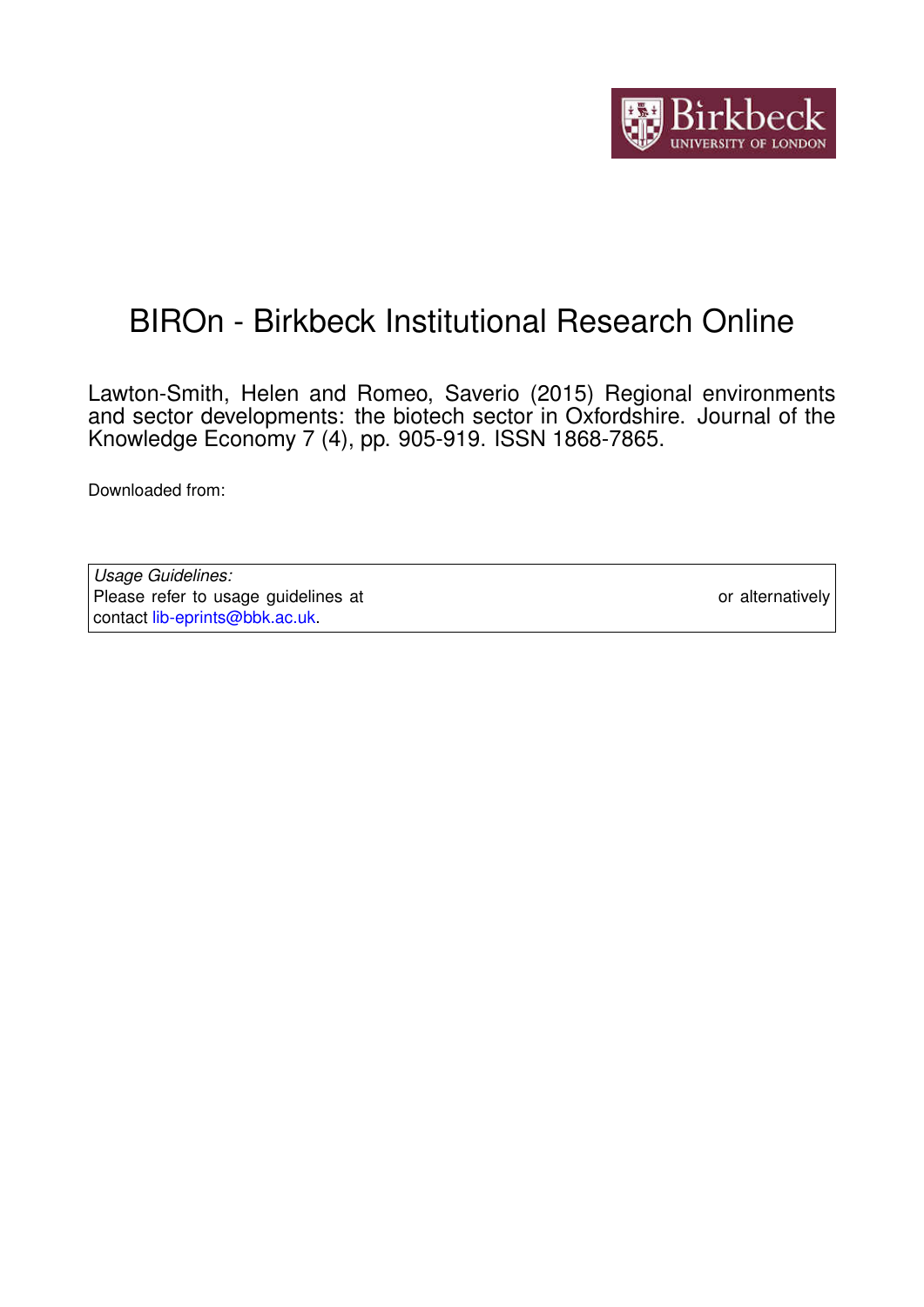# Helen Lawton Smith\*  $\mathcal{R}_{\mathcal{L}}$ Saverio Romeo,

# \* Department of Management, Birkbeck, University of London & Oxfordshire Economic Observatory, Malet Street London, WC1E 7HX [h.lawton-smith@bbk.ac.uk,](mailto:h.lawton-smith@bbk.ac.uk) 44-207631 6770 (corresponding author)

Centre for Innovation Management Research, Birkbeck, University of London & Oxfordshire Economic Observatory

#### **Regional environments and sector developments: the biotech sector in Oxfordshire**

#### **Abstract**

This paper explores the interdependence between national policy, the local characteristics of the UK's biotechnology sectoral system of innovation and the growth of Oxfordshire's biotech sector. It considers on the one hand the county's research capacity and on the other its innovation performance. The latter is captured by a series of indicators from a recently completed study of the sector, recording the sector's evolution both in the number of firms and their employment size, their status (independent, merged/acquired), product group and contribution to local employment and wealth creation. It considers the implications of the relative weaknesses in the system of innovation in this sector which relate to an underperformance of its firms in relation to the strength of the science base.

#### **Keywords**

Biotech sector, sectoral systems of innovation, regional systems of innovation, Oxfordshire, universities

### *Forthcoming: Journal of the Knowledge Economy* **Available on-line. 10.1007/s13132-015- 0303-2**

## **1. INTRODUCTION**

From industrial districts through islands of innovation to the literature on clusters, studies have explored the link between firms' location and innovation capacity. To a greater or less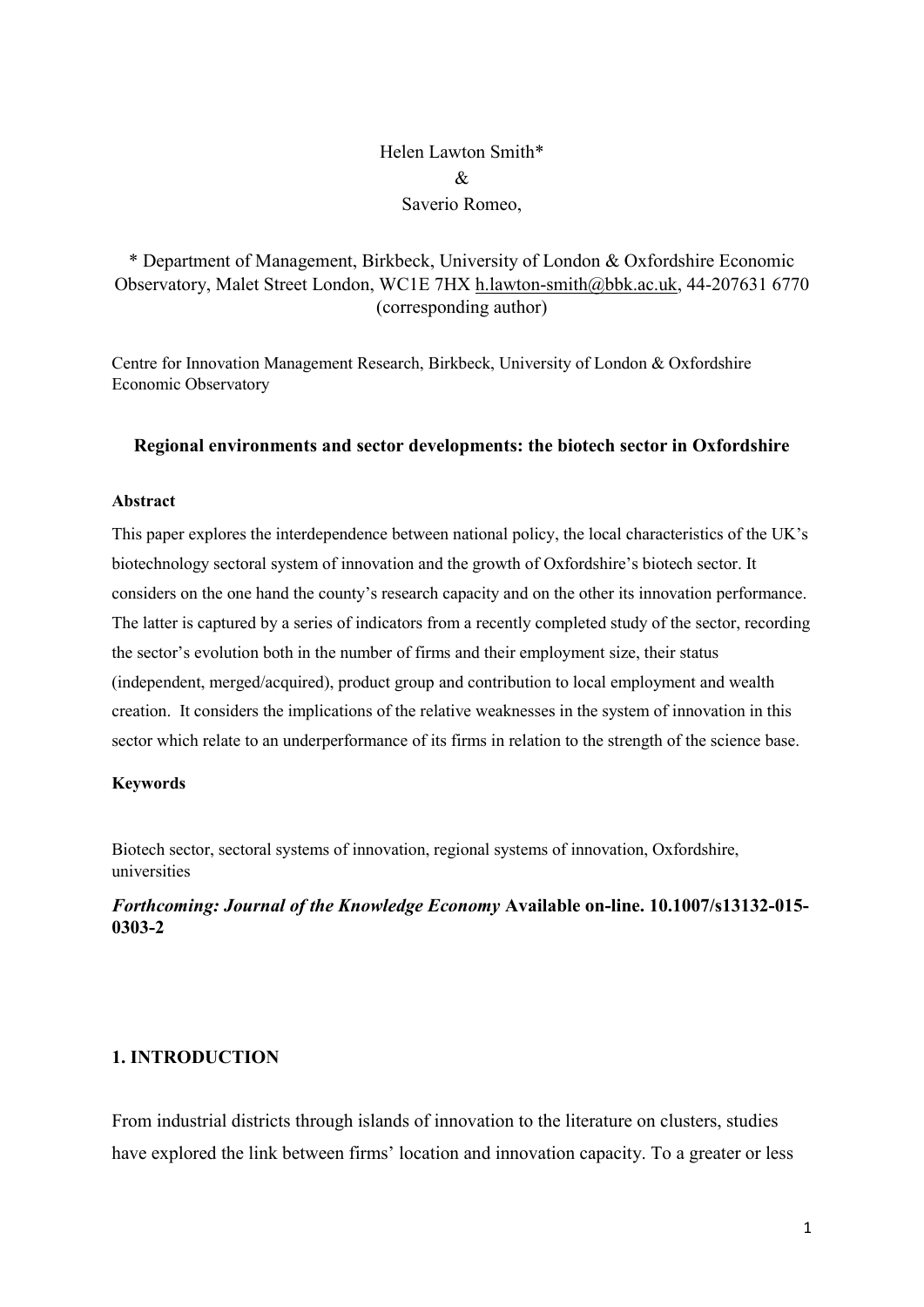extent work has been focused on the economics, social relationships, institutional and cultural characteristics of successful regions – those that have concentrations of innovative firms (Cooke et al., 1997; Maskell et al., 1998). In this paper we are interested in the organisational and institutional contexts in which innovation takes place. It uses the regional/local environment of the biotech sector in Oxfordshire as an exemplar of how sectors develop over time in particular places.

The paper explores the interdependence between national policy, the geo-historical characteristics of the locality's institutional configuration in relation to biomedical research and commercial activity and its support infrastructure, and the growth of the county's biotech sector. It considers on the one hand the county's research capacity and on the other its innovation performance. The latter is captured by a series of indicators from a recently completed study of the sector, recording the sector's evolution both in the number of firms and their employment size, their status (independent, merged/acquired), product group and contribution to local employment and wealth creation.

The conceptual focus is as much on how sectoral systems of innovation (see for example Carlsson and Stankiewicz 1991, Carlsson et.al. 1999, Malerba 2002, 2005) function in particular places as it is on regional innovation systems RIS (Cooke, 1992, 1998), a concept which had its origins in national systems of innovation (e.g. Lundvall, 1992 Nelson, 1992). This results from the special characteristics of the biotech sector: Breznitz and Anderson (2006) state that the differences between life sciences and other clusters are the specific requirements relating to the capital infrastructure including laboratory facilities, health and safety regulations, people with formal scientific qualifications and that many innovations come directly out of university laboratories. Typically, a biological agent is discovered in a university lab and is patented – and a licensing agreement with a company is reached. Moreover, Autant-Bernard et al. (2006) found that high levels of scientific activity within a region are necessary in order to sustain a continuous flow of new business creation in the biotech sector.

This paper addresses the research questions: what are the key features of this local sector's development; and, what are the local strengths and weaknesses as a sectoral system of innovation? The paper is based on a combination of sources and data from different research projects undertaken by the authors. The major source of data is a database of Oxfordshire's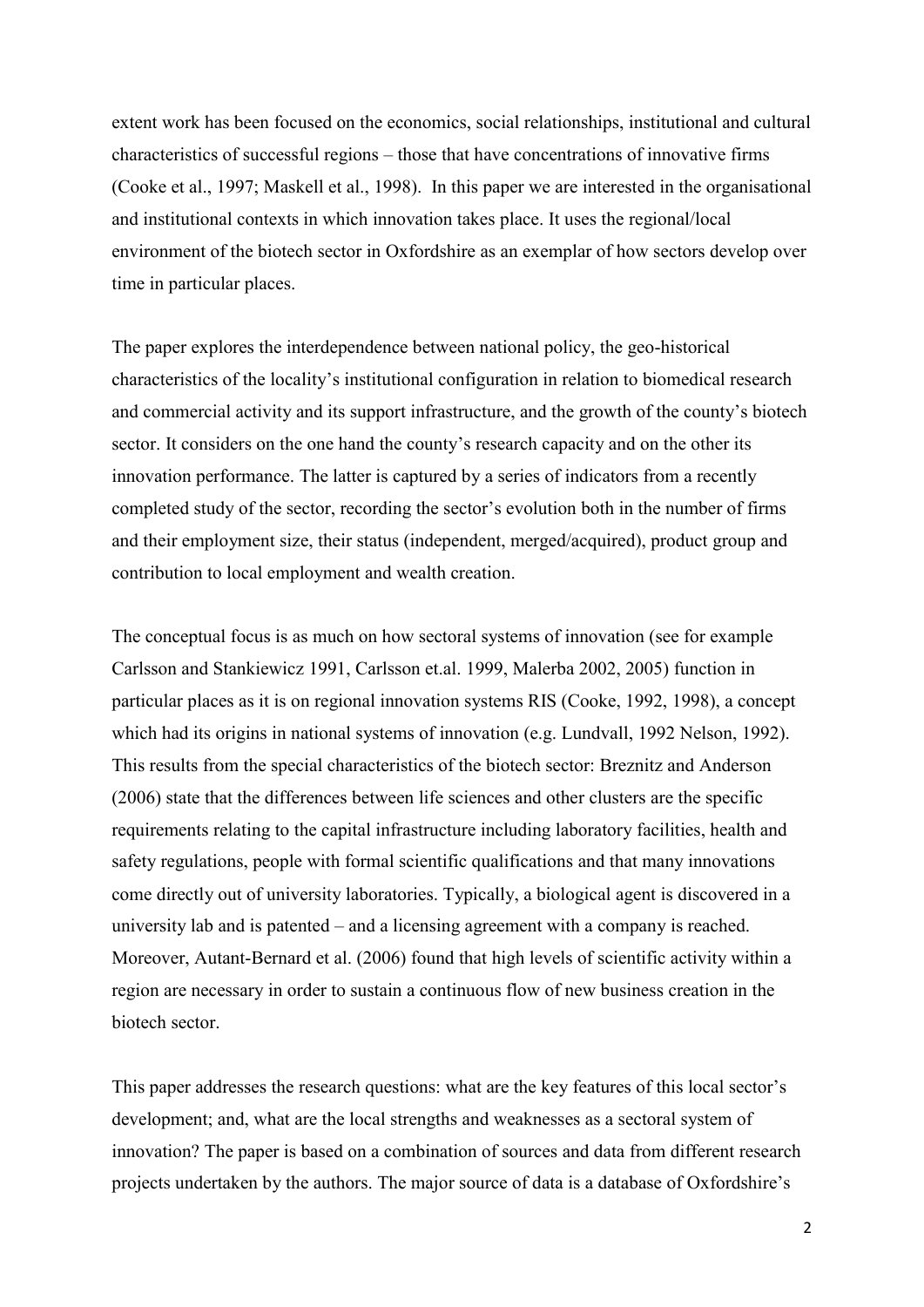biotech firms compiled for a European Union FP7 project, HeathTIES (2010-13). The HealthTies consortium aimed to benchmark different European based biotech hubs and draw policy conclusions from that activity<sup>1</sup>. The main partners were Oxfordshire ( $\&$  the Thames Valley) plus three other European biotech centres Medical Delta (Netherlands), Zurich, (Switzerland) and Biocat (Spain). Data collected by members of the Oxfordshire Economic Observatory (OEO) since the  $1990s<sup>2</sup>$  analysing the biotechnology sector in Oxfordshire provides background to the Oxfordshire case study. The paper assesses the performance of the sector in the county and the quality of the local/regional institutional environment in the national sectoral context<sup>3</sup>.

#### **2. INNOVATION, REGIONAL ENVIRONMENTS AND SECTOR GROWTH**

Innovation in general is not a linear process, but a system of relations among components (agents, organisations), relationships among these, and their characteristics or attributes (Carlsson et al 1999). Possible relationships are shaped by the country and its configuration in the sense in which kinds of organisations does innovation take place, their sectors and their region/locality. The national system of innovation framework aims to explain the innovation pattern within a system, which has the boundary of a nation (Freeman, 1995). Key agents of the system are firms, the knowledge base such as R&D institutions, technologies and inputs and demand.

Malerba (2002) defines a sectoral system as a set of products and agents carrying out nonmarket and market interactions designed to bring those products to market. Sectoral systems are based on three building blocks: knowledge and technologies, actors and networks, and institutions (Malerba 2005). They also have their own geography: in some cases a sector starts out in a cluster and then disperses or is dispersed and then firms are attracted to particular locations where conditions for innovation have developed or are increasing over

 $\overline{a}$ 

<sup>1</sup> <http://vrr.healthties.eu/> (accessed November 7 2014)

<sup>&</sup>lt;sup>2</sup> http:/oeo.geog.ox.ac.uk)

<sup>&</sup>lt;sup>3</sup> This paper draws on material to be published in Romeo, S and Lawton Smith, H (forthcoming) The Biotechnology System in Oxfordshire: A long history," submitted to "Handbook of Research on Global Competitive Advantage through Innovation and Entrepreneurship" in *Handbook of Research on Global Competitive Advantage through Innovation and Entrepreneurship.* IGI Global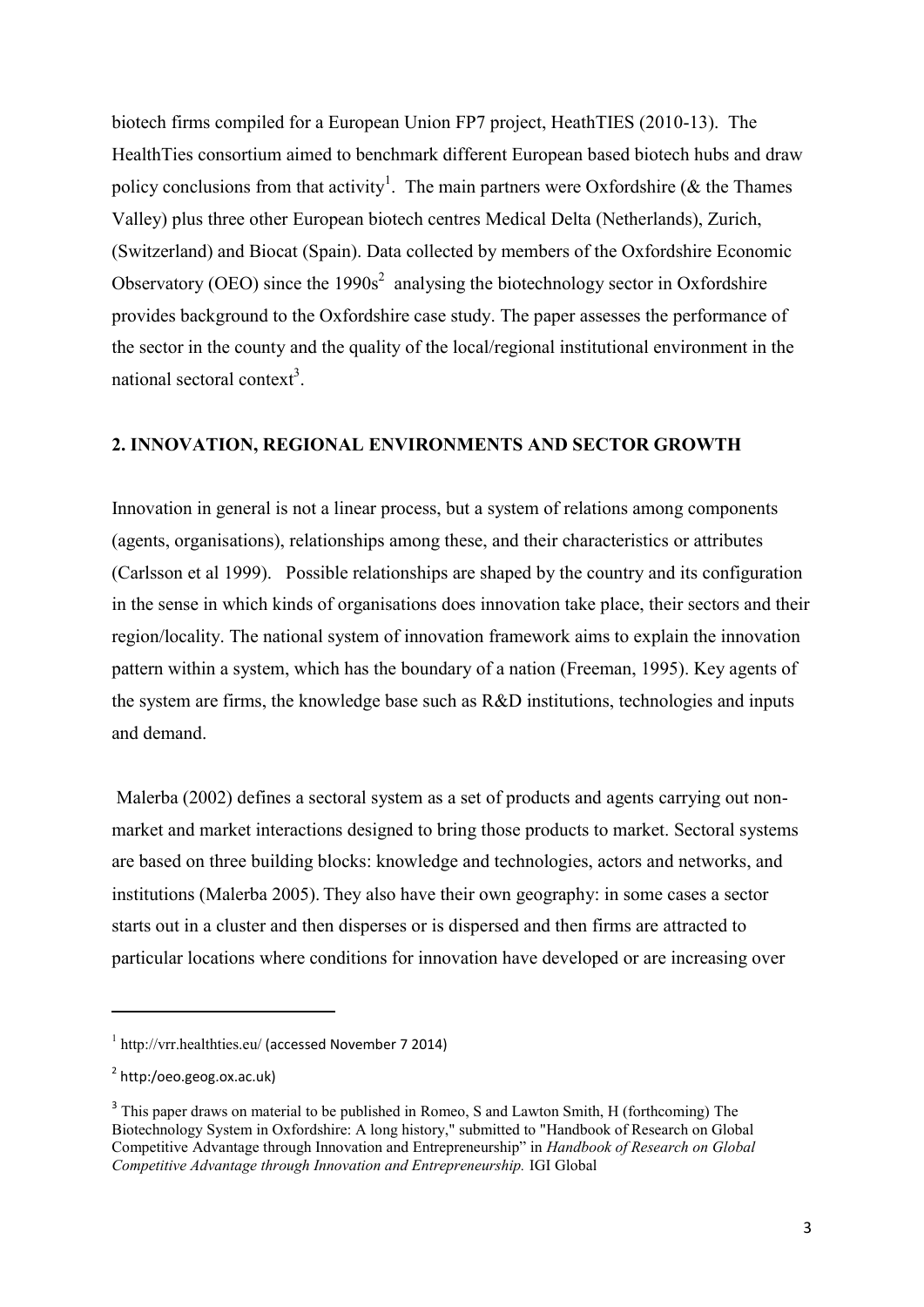time. In each case connections to other parts of the system also undergo transformation. Carlsson and Stankiewicz (1991) argue that innovation takes place in a network of agents which are involved in the creation and diffusion of technology. The boundary of the sectoral or technological system is a specific technology rather than a particular location or country: hence networks are not place-bound.

Technological systems of innovation are therefore multi-dimensional and multilevel within selection environments, in which variations in activities including the innovation process occur. Examples are market transactions and economic impacts, public policy and developments in scientific and technical knowledge – which affect the search space open to firms and individuals (McKelvey 2004). In the biotech sector, what is important is the extent to which key organisations and institutions work with other parts of the value chain to enable their specific locations to function as places of high efficiency in the creation, transfer and application of knowledge (Breznitz and Anderson 2006) through locally available choices. This includes the presence of anchor firms, in this case R&D and production activities of big pharma (see Feldman 2003). Such a diversity of actors gives rise to a possible range of interacting dominant influences.

Why and when the regional/local level is significant also depends on context. Howells (1997) identifies two ways of analysing regional systems of innovation: a top-down perspective and a bottom-up perspective. The top-down perspective aims to transfer the concept of a national system of innovation at regional level. Every region has some elements that differentiate it from the others and from the national context. Regions can have a strong governance structure such as the Lander in Germany or the "Regioni" in Italy. The bottom-up perspective argues that regions have peculiar features that make them indispensable for innovation. It bears similarity to Marshall's industrial districts using the Lundvall's interactive learning idea. For example, regions are the locus for face-to-face contacts and tacitknowledge exchanges, which foster the interactive learning process among agents, which, in turn, is a main engine for innovative activities (Asheim 1999).

Whatever the perspective, the regional system of innovation framework lacks clarification on what is a region and in what way a specific region can be labelled as an innovation system (Doloreux et al, 2004). Moreover, the term 'region' has been used for different geographic units of analysis: cities, metropolitan regions, local systems referring to clusters and districts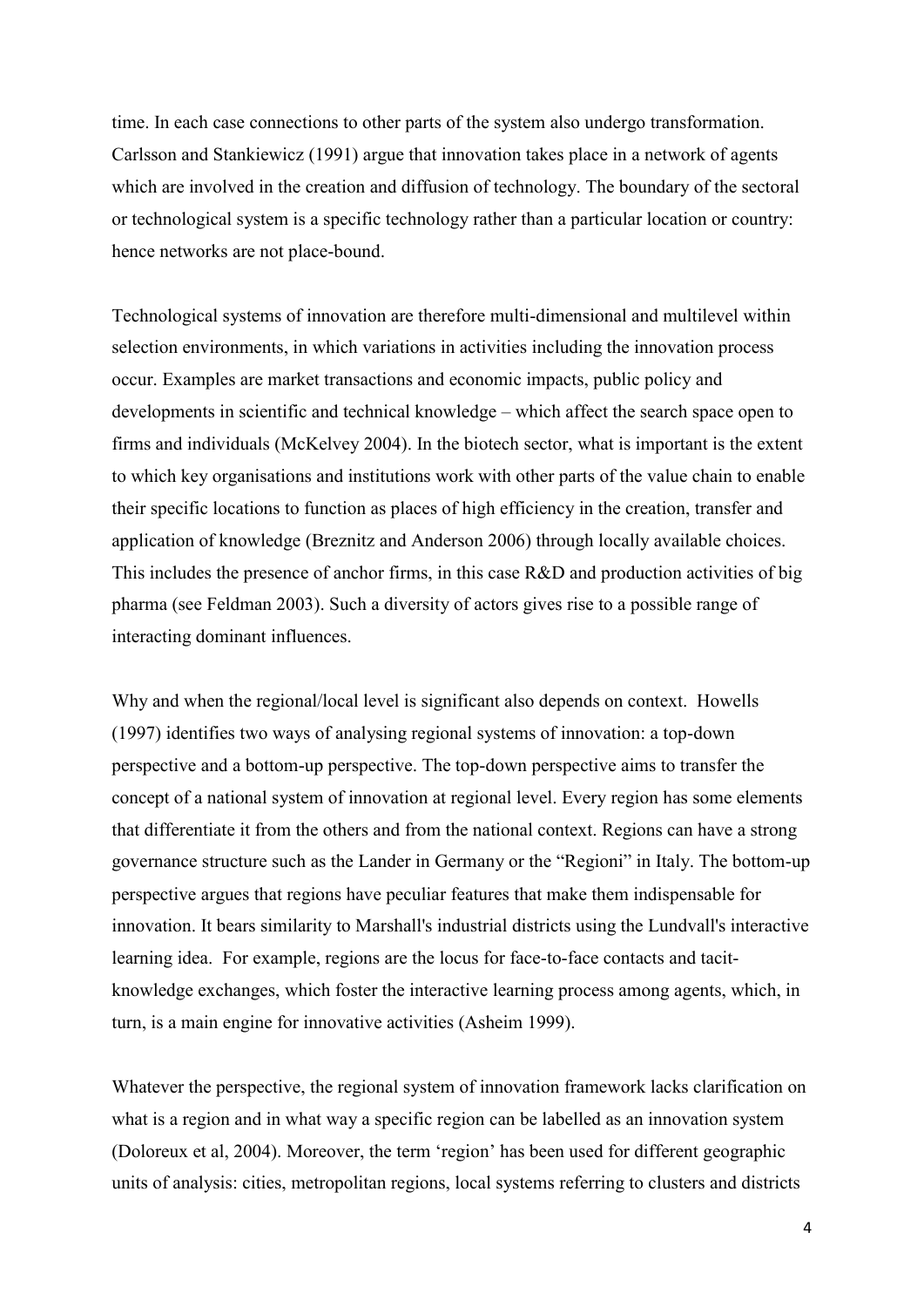within areas, EUROSTAT NUTS II and III regions, and to supra-regional areas such as the Province of Ontario in Canada and the Province of Wallonia in Belgium.

Cooke (1997) recognizes this problem within the regional system of innovation framework and so divides regions into cultural regions and administrative regions. The latter taxonomy in some countries has been institutionalised by the central government in order to create local administrative bodies with direct powers that can influence public and private investment decisions – in this case in its organisations (firms, universities, other kinds of research institutions) etc. Cooke (1997) argues that a region or local area can be labelled as a regional system of innovation if it has its own learning system, financial capacity, and the existence of tangible and intangible infrastructures.

The learning system is particularly important to connect the productive system (goods and services) with the institutional infrastructures of the region. The regional production system or knowledge exploitation system, which consists mainly of firms, and the regional supportive infrastructure or knowledge generation system, which consists of public and private research and knowledge transfer institutions, are systematically engaged in interactive learning (Asheim et al., 2006). The innovative capacity of a region is strongly dependent on the density and quality of networking within the regional productive system, and between this and the regional supportive infrastructure (Oughton, 1997). Fritsch (2002) similarly argues that an embeddedness in a well-functioning innovation system should result in a relatively high propensity to innovate and a high productivity of efforts in research and development (R&D).

However, the importance of networking within clusters/regions is not empirically proven to be universal (see Wolfe et. al. 2005 and Asheim et. al. 2006 for critiques). Here the word 'cluster' is used interchangeably with concentration and not meant to imply interconnections unless explicitly discussed. Systems analysis (Woolthuis et al 2005) analyses missing elements in what is defined as a system, but such thinking has also been criticised as identifying the symptoms of rather than the underlying reasons for market imperfections which provide the rationale for policy intervention. The framework also suffers from severe shortcomings with regard to practical implementation (Schröter 2009). Moreover, Power and Malmberg (2008) critique the notion of a regional innovation system arguing that the co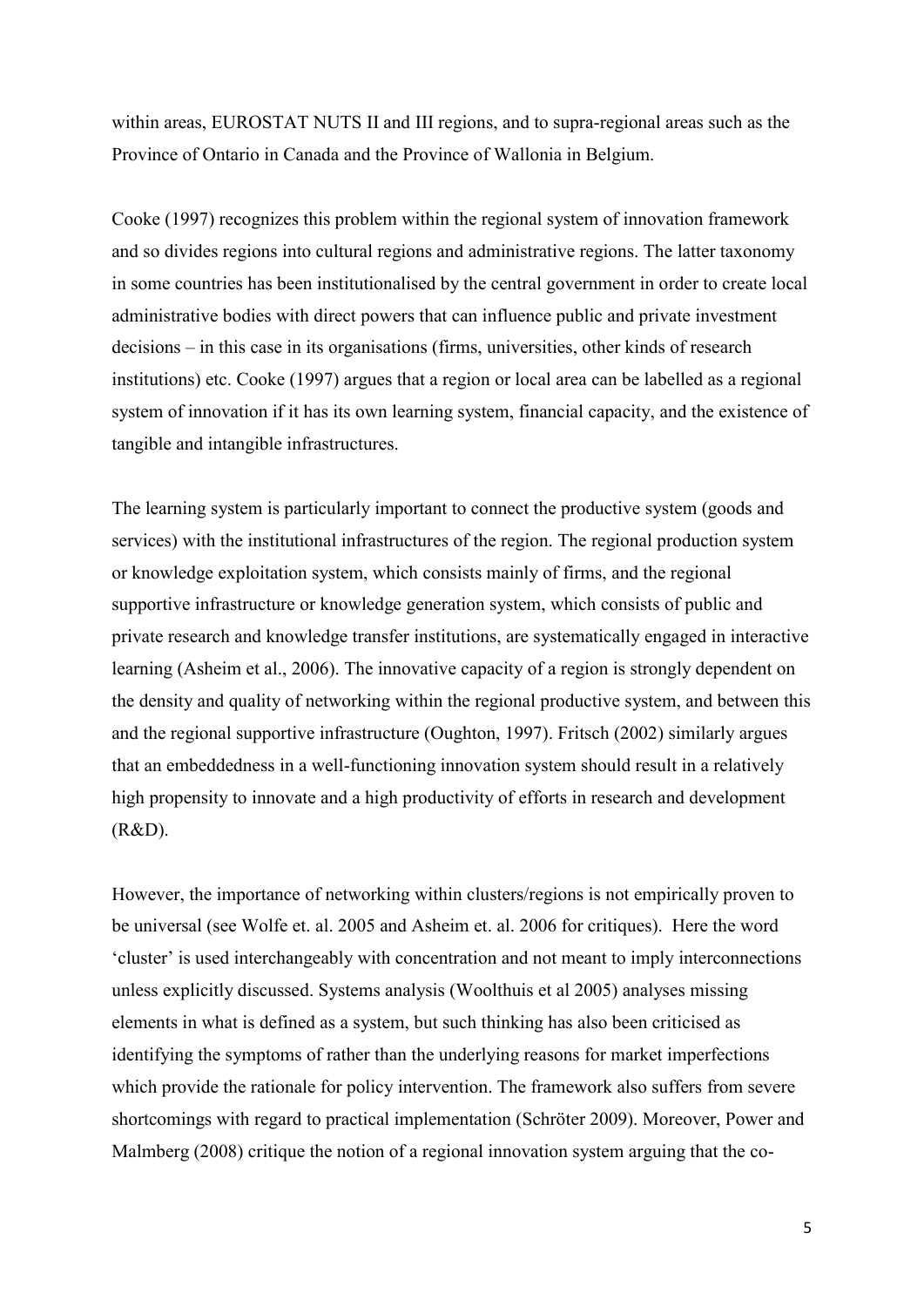presence of research, innovation and value creation must necessarily imply the presence of a system.

Against these reservations, indicators used to examine the evidence of the presence of a local sectoral system of innovation in the biotechnology sector in Oxfordshire. It identifies where interactions can be demonstrated, where there is only evidence of co-presence, and where expected elements of a system are missing.

# **3. METRICS FOR LOCAL SECTORAL SYSTEM OF INNOVATION AND ANALYSIS OF ITS LONGEVITY**

Measuring innovation is a complex task because innovative activities are the results of unpredictable interactions among various actors (Archibugi, 1988). Despite this unpredictability, it is important to identify indicators for innovation as tools of analysis for understanding the effects of innovation on the economy and firms' performance and to plan strategies and policies (Grupp et al., 2004; Smith, 2001). It is also important in evaluating a system to examine how (or if) each of the players are connected in an entire system (Carlsson et al. 1999). Measures can also indicate the quality of a system for example a regional innovation system using the knowledge production function method (Fritsch 2002). This was introduced by Griliches (1979) for measuring the contribution of R&D and knowledge spillovers to productivity growth.

The most common approach to measuring systems of innovation, however, and the one used here is based around three groups of metrics: input metrics such as R&D expenditure and human resources; output metrics such as number of patents and bibliometrics (academic papers); and networking metrics that identify ways of assessing the density and effectiveness of the system networks. A fourth set of metrics has been sometimes used with sectoral system of innovation. This set goes under the label of outcome metrics.

Outcome metrics look at the effect that the system has had on the industry and on the economy as all. The indicators used are those for market penetration such as industry turnover and number of market players; economic benefits such as number of employees in the entire sector or in a specific region in which the sector are analysed and, finally, sectorspecific indicators are assessed through evaluation programmes. The set of outcome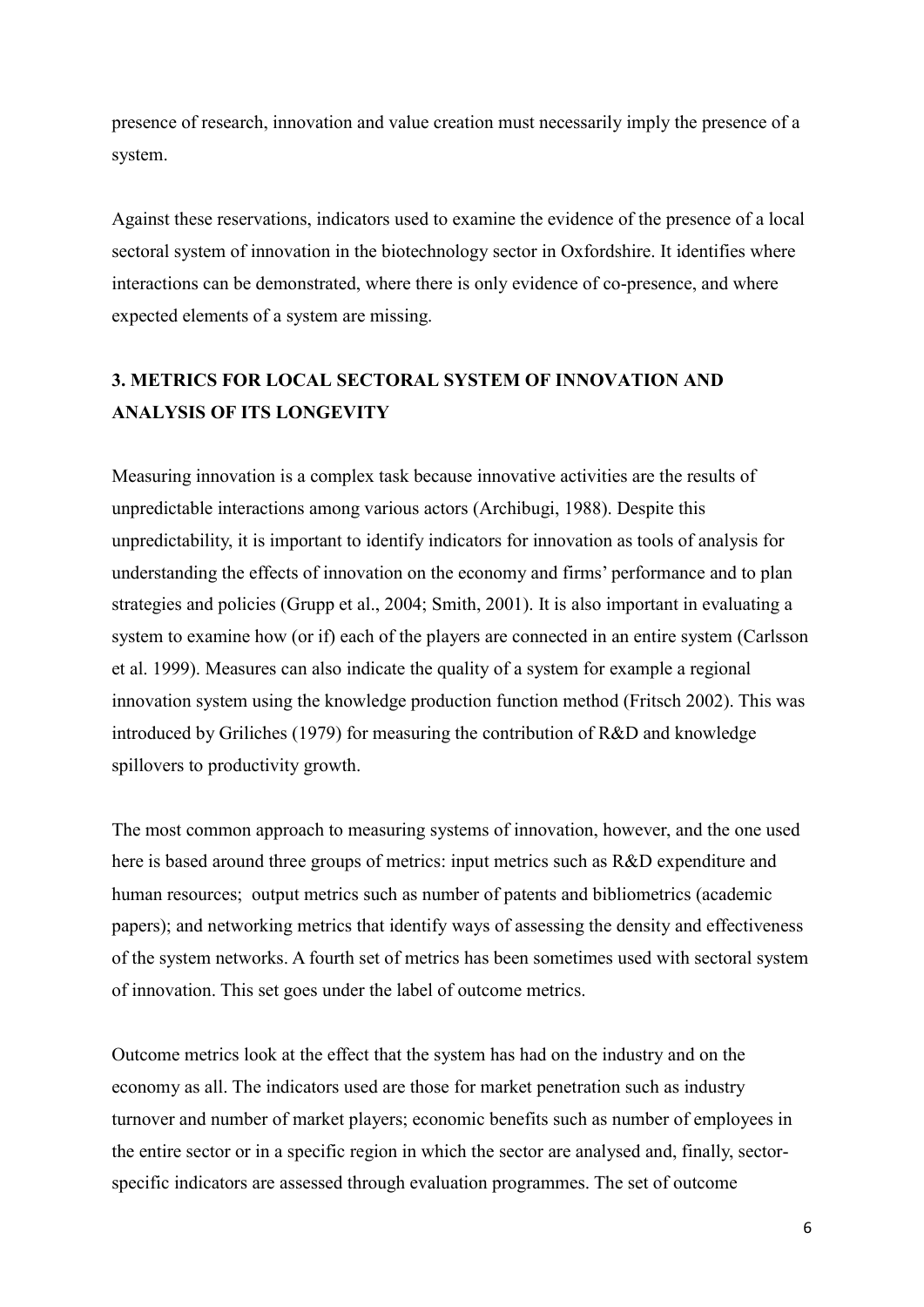indicators represent an indication of the ways that the innovation system of a local biotech sector can be measured over time. The overall intent of this paper is to look at how the biotech sector has evolved in Oxfordshire and its impact on the Oxfordshire economy through outcome indicators.

#### **4. THE BIOTECH SECTOR IN OXFORDSHIRE: HISTORY AND DYNAMICS**

#### *4.1 Context and methodology*

**.** 

Oxfordshire is one of the three key UK academic centres where biotech research centres and departments are located (Sainsbury Report 1999): Oxfordshire, Cambridgeshire and Central Scotland. This showed that those three locations held more than a third of the entire UK biotech industry. London is also a significant player in the sector with some 800 pharma, biotech and services companies<sup>4</sup>. The history of the pharmaceutical and biotechnology industry (during the paper the term biotech will be used) forms the basis of the methodology for interpreting the evolution of the regional environment in the biotech sector in Oxfordshire. Examples of input metrics, output metrics, networking metrics and finally outcome metrics are used to assess the evolution of the biotech systems (its extent and systemness) data collected for HealthTies is used in to show the longevity and the growth of the biotech cluster of firms in Oxfordshire and indicators of (some) system elements.

Also included is data and information collected on the biotech sector since the mid-1980s. In the first study (1984-199) data was collected on individual firms through survey questionnaires of 164 high tech firms in Oxfordshire (Lawton Smith 1990). Information was obtained on origin of firms, their performance and also on engagement with other organisations (firms, universities, national laboratories and so on) and on formal network support. Other studies focused specifically on the sector in Oxfordshire (see for example Lawton Smith et al. 2000; Lawton Smith, Romeo and Bagchi-Sen 2008).

The HealthTIES database of biotech companies used in this analysis was collated by OEO (2010-2013) for the HealthTIES consortium to provide a picture of a geographically focused

<sup>&</sup>lt;sup>4</sup> <http://www.liftstream.com/london-cluster.html#.VM4Ty52sXWQ> (accessed February 1 2015)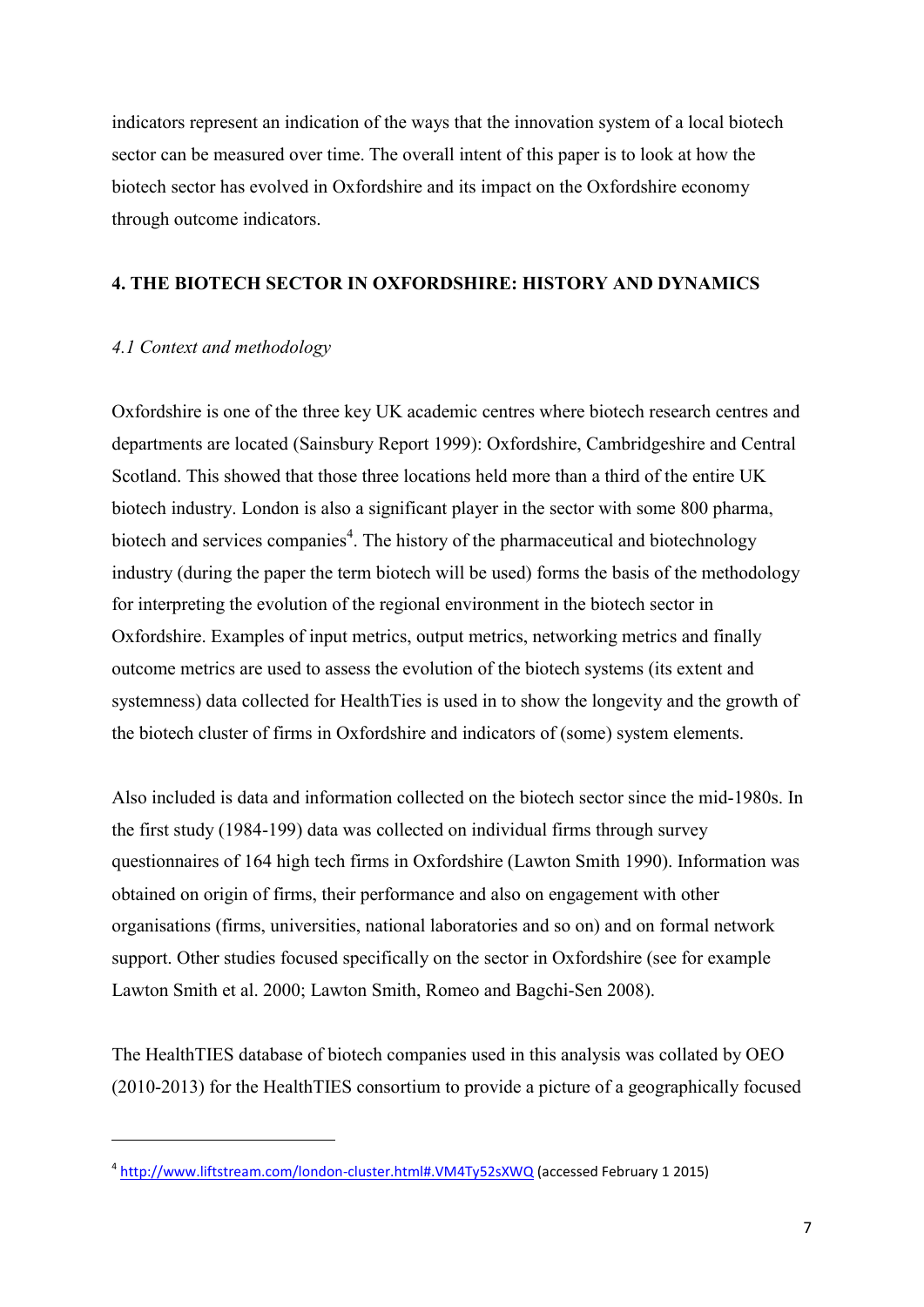sectoral system of innovation - the biotech cluster in Oxfordshire & the Thames Valley. This was used to demonstrate how this is related to technological change in the form of the increasing number of firms in the cluster (Edquist, 1997). It identified the number of companies that belong to the system and some indicators of performance (outcome metrics).

#### *Examples of input metrics*

During the first part of the 2000s, continuous long term inputs into a system of innovation in Oxfordshire took the form of government investment supported university and biotech research centres. Examples of input metrics show that the University of Oxford has one of the largest biotech environments in Europe with more than 2500 members of staff and 800 postgraduate students in medical sciences, pharmaceutical studies and biotechnology degrees (Lawton Smith, 2014).

The county's strengths lie in the highly skilled labour market, which is associated with high levels of entrepreneurship (Fritsch and Schindele 2011), and which is also related to the presence of Oxford's universities. Over half (55%) of Oxford's working-age residents hold degrees, which ranks fifth of all 380 local authority districts in England (Lawton Smith et. al. 2013). Thus in this cluster of firms, Oxfordshire has the specific requirement of people with scientific qualifications (Breznitz and Andersen 2006).

Oxford University is important in sustaining regional specialisations (and in diversification), through its international research and industrial contacts and the mobility of its staff (Waters and Lawton Smith 2012). Its technology system, characterised as a passive regional system (Perry and May 2007) is underpinned by the dirigiste national government and to some extent by EU research funding (HealthTies 2013). The science base is reinforced by significant national and EU research awards to Oxford University and to the county's research laboratories. Through Oxford University, Oxfordshire is a growing focal point of the UK national innovation system (Lundvall 1992, Nelson 1992) in biomedical research. It has been estimated that £1.2bn has been invested in the Oxfordshire biotech sector.

Recently, weaknesses in the local sectoral system of innovation are demonstrated by the need to push for a bioescalator on Oxford university-owned land in an Oxford hospital and research complex at the edge of the city. The County has a lack of dedicated incubators. Its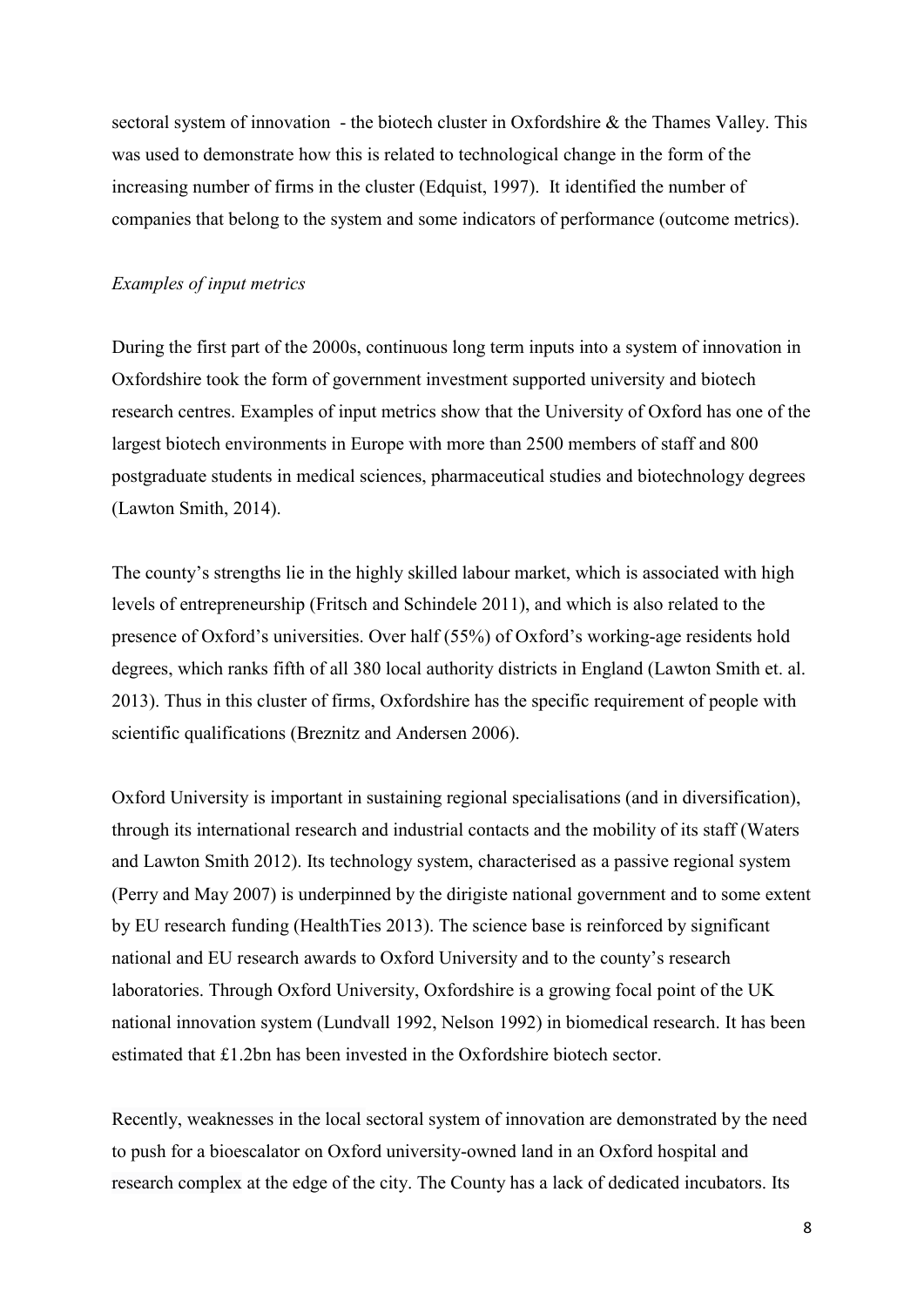one small incubator (Diagnox) (12 tenants, 279 m<sup>2</sup> letable space) is full. Although there are other incubators in the county, bioincubators do not form a significant element for inputs into support for the life science sector as the case in other regions (Mobius Life Sciences Fund 2010). The plan for the bioescalator emphasised facilitating new models of business growth, lower running costs for businesses, proximity to world class research and clinical excellence, an ethos to drive innovation and economic growth and collaboration between key partners. It has now assumed political significance, and is included in the Oxfordshire Innovation Support programme being led by the Local Enterprise Partnership, the body responsible for policy coordination and action, and includes public and private sector organisations<sup>5</sup>.

#### *Output metrics*

An indicator of the region's strength in knowledge is the number of professors with an Hindex of 30 and above $<sup>6</sup>$  and the number of scientific papers they publish. The HealthTIES</sup> study identified that Oxford University's academics published more papers in the peiord 2001 to 2010 in health related subjects than the three other main European regions: Oxford 2264, Biocat 789, Medical Delta 1171 and Zurich 1190. This represents high levels of scientific activity (Autant-Bernard et al 2006).

#### *Networking metrics*

1

It is also necessary to specify components of the system under consideration, other than the presence of the research base and the growing number of firms (Carlsson et al 1999, Malerba 2002, 2005). Examples of network metrics in Oxfordshire relate to the formal networks that have contributed to the density and effectiveness of system networks. Co-existing with strengths in research and skills but only in part related to biomedical research at the local level (national but working at the local level, Carlsson et al 1999) are output indicators which demonstrate the growth of a cluster of biotech research and biotech firms. Networking activities have contributed in part to some elements of systemness. Two formal networks have been particularly important. The first established in 1997 was the Oxfordshire

<sup>5</sup> <http://www.oxfordshirelep.org.uk/cms/> (accessed November 10 2014)

 $6$  The H-index is a measure which combines publication output and impact through the number of citations of an academic paper.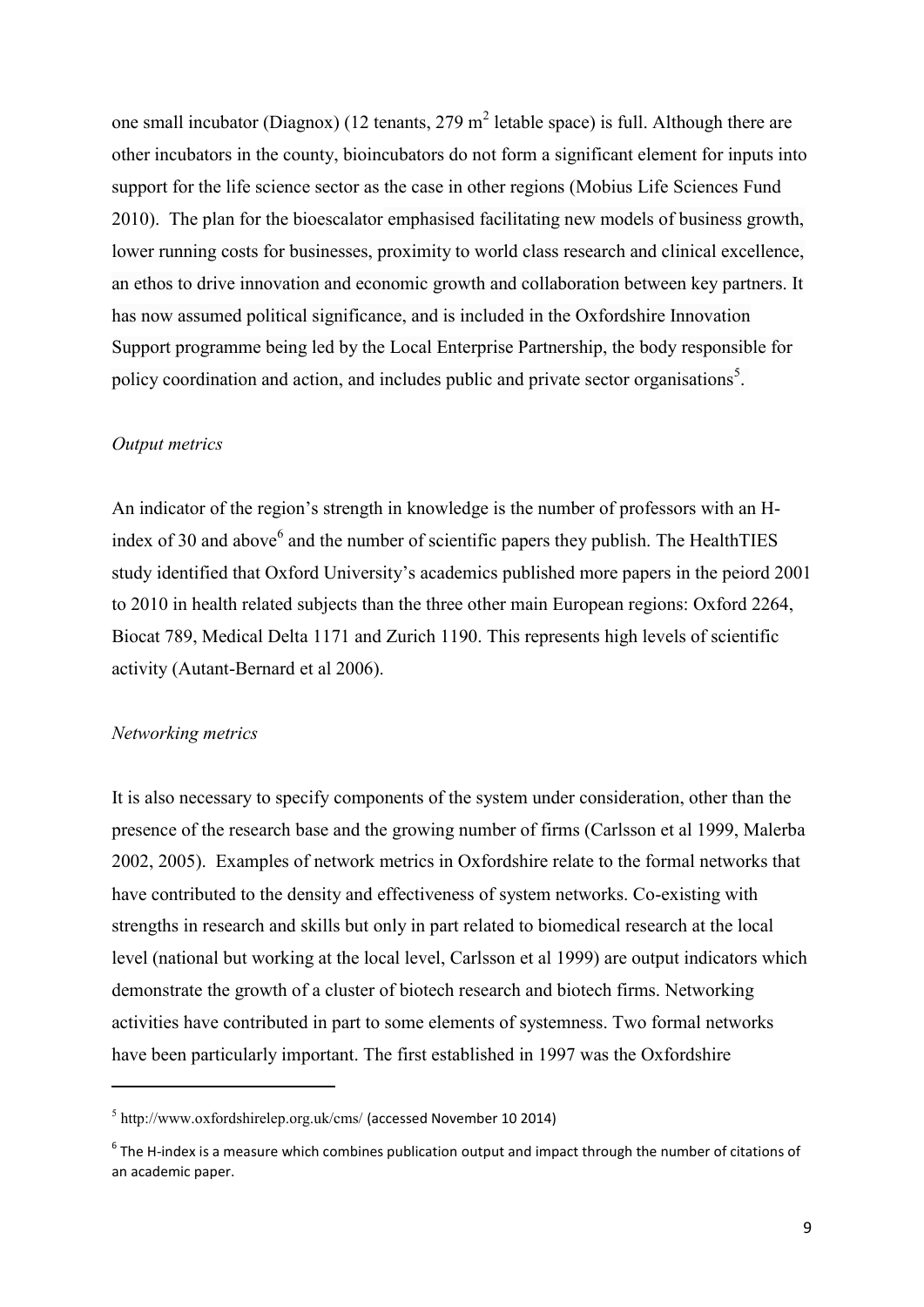BiotechNet. This was founded by the Oxford Trust with national government funding (initial funding of £20,000 from the Department of Trade and Industry in 1997, followed by £400,000 from the Biotechnology Mentoring and Incubator Challenge fund in 1998) as well as national and local private sector support (including that from local firm Oxford Instruments, and nationally from Barclays Bank and 3i). It's aim was to double the number of jobs to 2000 by making it easier for scientists to exploit their ideas through interactions between firms and the university/science base (Lawton Smith et al. 2000). This organisation folded in 2005 when funding dried up. Since then the OBN (formerly the Oxford Bioscience Network) has taken over the role of being the focal point of networking in the sector in Oxfordshire.

OBN started as a region-specific sectorally focused institution but is increasingly connecting the Oxfordshire biotech cluster to a more national and international sectoral system of innovation (Malmberg 2005). It is through OBN acting as a convenor of firms, investors and suppliers that the HealthTIES project is making a difference, most immediately through interregional, inter-firm linkages contributing to what exist as components of Oxfordshire's sectoral innovation system.

OBN achieves this by networking, holding events and coordinating elements in the supply chain. Between 1999 and 2010, OBN hosted around 150 networking events for the bioscience industry in and around Oxfordshire, including networking events in London and elsewhere in the Thames Valley. OBN argues (OBN 2011) that these have contributed to the Oxfordshire Life Sciences cluster's development as a social entity and therefore as a fully functioning cluster. Networking outcomes include gaining new business, obtaining funding, acquiring competitor intelligence and scientific knowledge. Clustering around Oxford has also led to the OBN Purchasing Scheme. Agreements with 25 suppliers have been made by OBN to reduce margins to gain a larger share of available business, for example, in couriers, recruitment, IT services and financial services. This Scheme has now been extended to OBN members elsewhere in the UK (Lawton Smith 2011).

However, UK and the Oxfordshire Life Sciences system is weak with respect to inputs in the form of there being a financing gap in 'innovation capital' for early-stage companies. This restricts the progression of companies that are creating the innovations which big pharma will develop through in-licensing and acquisition, and is a particular problem in the UK compared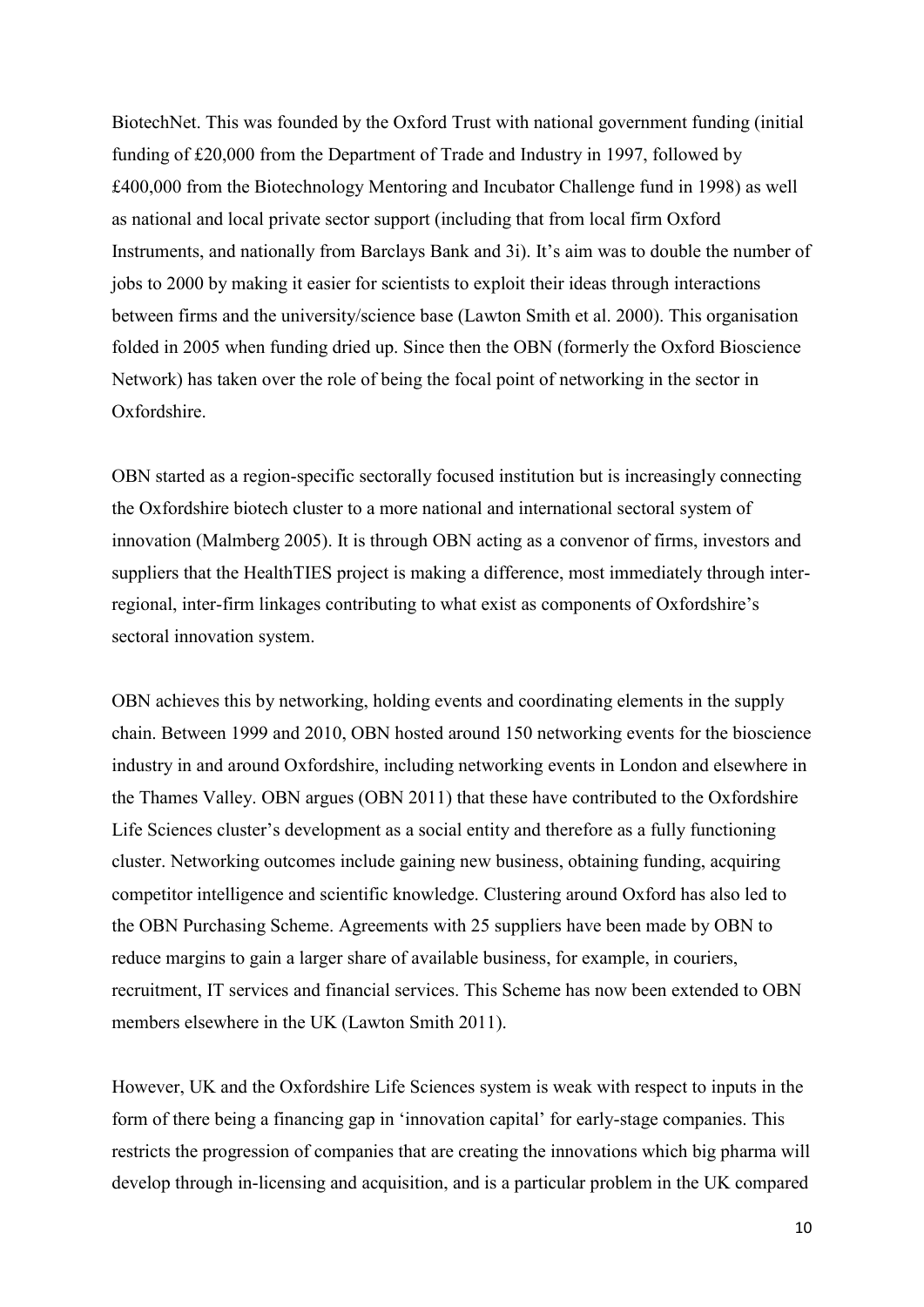with the rest of Europe (OBN 2011). In order to overcome this gap, OBN has started its own fundraising advisory service, OBN Capital Advisors. It organises match-making meetings with investors at BioTrinity (below) and at regular networking meetings to which investors are invited.

Its major event, BioTrinity, is an annual trade fair which has grown rapidly over the years, and in 2014, was held in London, reflecting both its growth and international focus<sup>7</sup> as well as the need to be close to the venture capital community. The event brings together SMEs with big pharma and their corporate ventures. In 2014 1000 delegates from over 625 companies from 34 countries across Europe, Asia and North America took part with a strong attendance from investors and pharma partners. In a sector such as the life sciences/healthcare sector, the organisation of a sectoral innovation system (from research through to healthcare delivery) takes place within an international context. Big Pharma firms are global players with developments in many countries. Hence, any region with a cluster of biotech firms has to be seen within that context and BioTrinity puts Oxfordshire firmly "on the map" internationally.

#### *Outcome metrics*

 $\overline{a}$ 

The indicators of outcome metrics used here relate to the number of biotech companies established since the early 1900s, the start-up rate, the status of firm, the size distribution, rate of formation by product group, number of employees and turnover.

Oxford University has been a source of system development through the incubation of new firms in the cluster. Isis Innovation, Oxford University's technology transfer company, has incubated several biotech companies in Oxfordshire since it was formed in 1997. However, other companies started in Oxfordshire that were independent of the university (Lawton Smith 2005, Lawton Smith et al 2008). This dynamism has been encouraged during the second part of the 2000s and the period between 2010 and 2013.

<sup>&</sup>lt;sup>7</sup> http://www.obn.org.uk/press-release/biotrinity-establishes-itself-as-the-leading-biopartnering-andinvestment-conference-in-europe-2/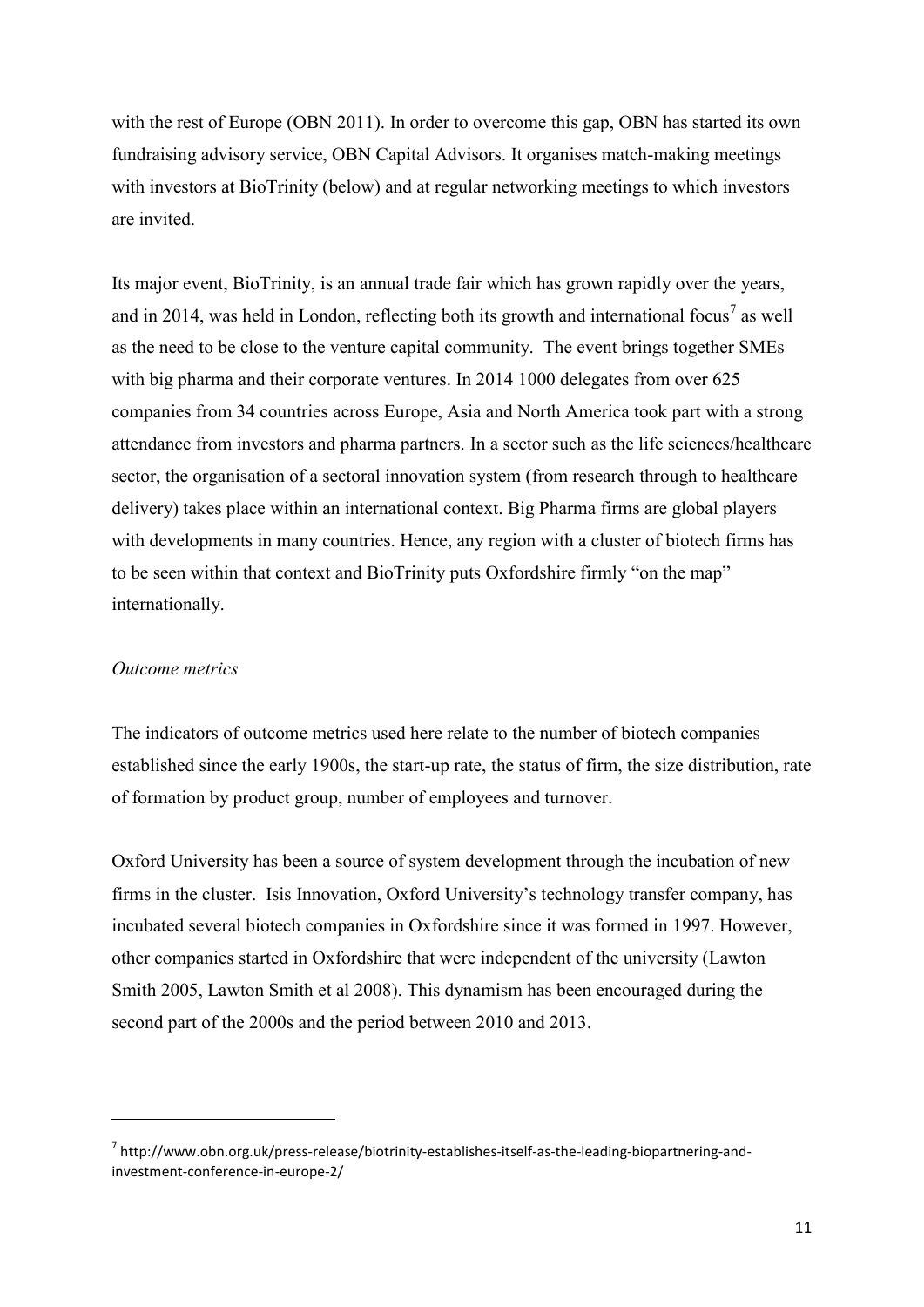Identification of the evolution of the sector establishes the basis for the emergence of a system. The HealthTies database is composed of 211 companies and records in Oxfordshie the date of formation. The oldest company, in terms of date of incorporation, is Sucampo Pharma, established in 1903. The second oldest company, Baxter Healthcare Ltd, was established in 1948. The number of companies incorporated between 1948 and 1989 remained low as showed in Figure 1.

#### Figure 1 here

The biotech sector in Oxfordshire started to take shape during the 1990s as was highlighted in studies undertaken at the end of 1990s. It was, however, during the period 2000-2009 that its cluster of firms became a recognised worldwide biotech hub, comprising mostly small local firms but also a number of international companies which acquired local firms (Lawton Smith et al 2008). As shown in Figure 1, almost 100 companies were established during that period. The period 2010-2013 continues that pattern with 36 companies established in four years.

Figure 2 shows the incorporation ratio by period. The ratio has been calculated as a ratio between the total number of companies established during the period and the number of years of the period.

#### Figure 2 here

Figure 2 confirms the performance of the biotech sector in Oxfordshire in terms of newly formed companies during the period 2000-2009 with a ratio of 9.9. The period 2000-2013 shows a similar trend, 9 companies per year. However, not all the companies of this group are still active. 27 of them have been dissolved or are along the process of insolvency. It is also important to highlight that 35% of these companies have been acquired or have merged with other companies as showed in Figure 3. This is a normal pattern in the evolution of the biotech sector, particularly in the UK (Kowelle 2011). The Oxfordshire cluster, however, shows remarkable stability.

#### Figure 3 here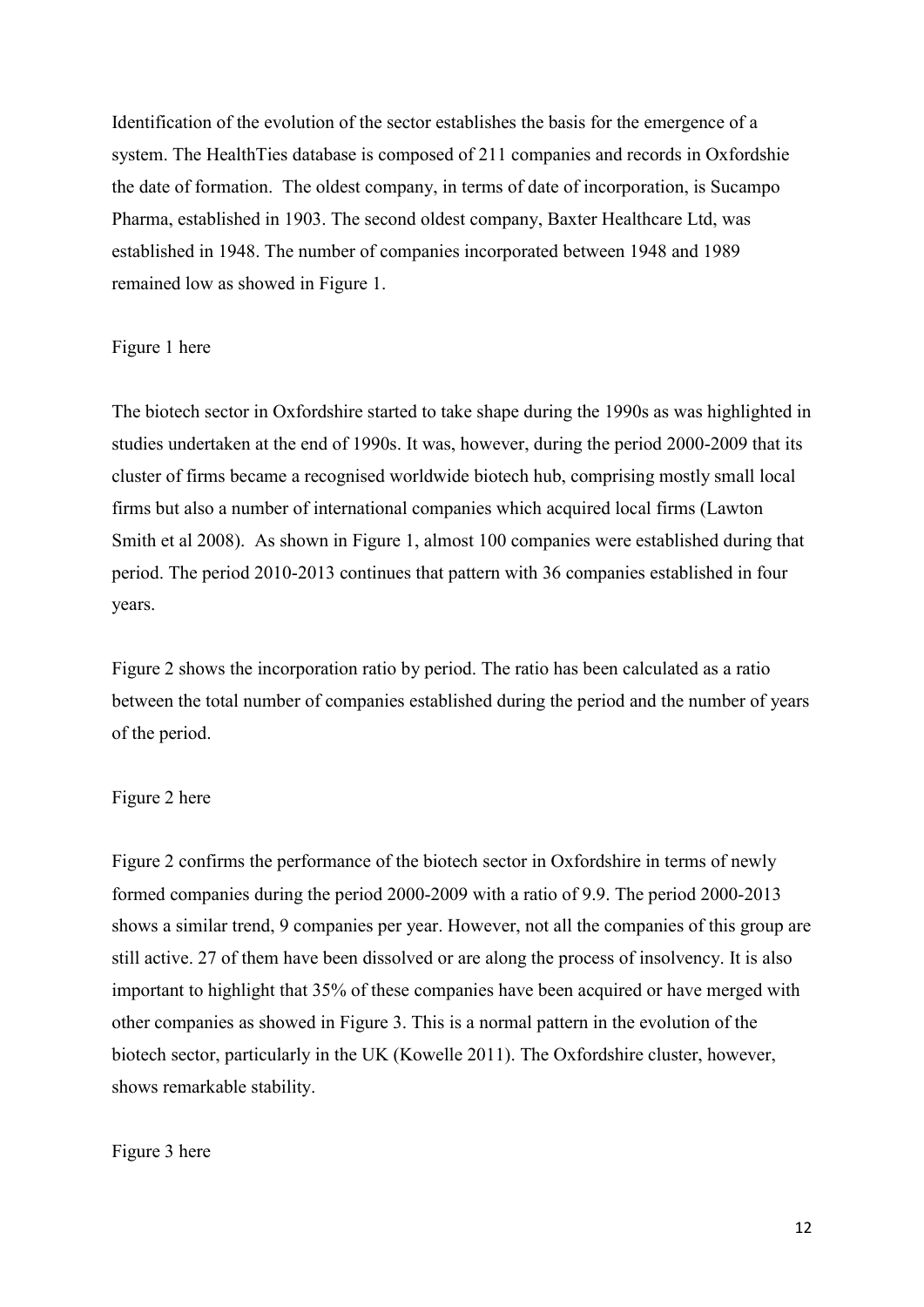Of the population of firms, 65% of all companies remain independent and 30% have been acquired by international biotech companies. Only two companies went through a merger process. The acquired firms still possess their own brand name but they are branches of medium-sized and large-sized biotech companies. As a third of companies were acquired by international biotech companies, this is sign of how Oxfordshire is an attractive location for the biotech sector internationally. It also indicates how the cluster is changing with inputs to the local technological/sectoral system (Edquist 1997) increasing from outside the UK, in the form of ownership changes particularly by US companies (Lawton Smith et al 2008), and the investment that brings as the change in components of a sectoral system of innovation (Carlsson et al 1999, Malerba 2002, 2005).

The growth of the biotech cluster in Oxfordshire is also due to the presence of innovative small-sized companies, often spin-outs from universities and research centres. Using employment data for 172 companies (81.5% of all companies), the number of small enterprises (less than 50 employees) is 130, being 75.5% of all companies, as is shown in Figure 4.

#### Figure 4 here

The companies analysed can be classified into two main groups of research and product lines: Life Science and Medical Technology. The Life Science group accounts for 56% of all companies. The Medical Technology group accounts for the remaining 44%. Looking at the evolution of these two groups over time in terms of company formation, it is possible to note that the Life Science group, initially the largest one, becomes progressively less dominant as is shown in Figure 5. This also indicates how the characteristics or attributes of the system are changing (Carlsson et al 1999).

#### Figure 5 here

Figure 5 shows how the formation of medical technology companies started to increase during the 1990s. That trend continued during the 2000s and, grew stronger during the period 2010-2013. Since the late 1990s, the contribution of information and communication technologies and electronics into the medical sector has strongly shaped research and product development in the sector, hence the sectoral system of innovation (Malerba 2002, 2005).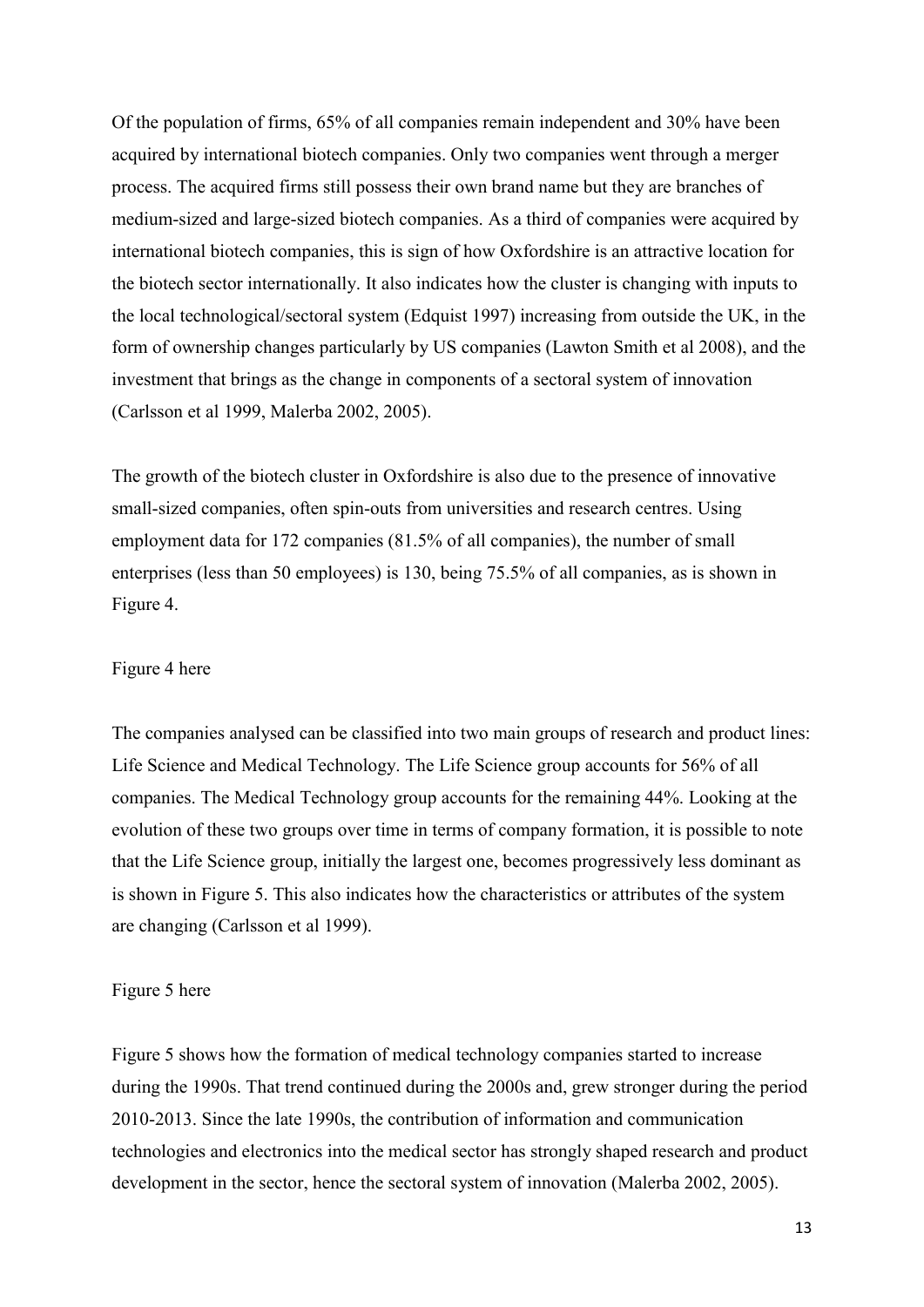The increase in the of formation of medical technology companies reflects that phenomenon and also highlights the innovative capacity of the entire system to adjust to being always at the cutting-edge of the research trends, essential following the technological trajectory of the sector (Edquist 1997). Moreover, as a large percentage of firms have international markets (Lawton Smith et al 2008), it emphasises this key characteristic of the cluster.

The 172 companies for which data was available in 2011, accounted for 12499 employees. In 1996, it was estimated that 2500 people worked in the biotech sector. Therefore, the compound annual growth rate of the sector employment was 11.3% between 1996 and 2011. This significant growth in employment is shown in Figure 6.

#### Figure 6 here

The concentration of firms reached its peak performance in 2008 when there were 13474 employees. This favourable situation is reflected in the number of companies formed in 2007, 12, the second most dynamic year in terms of companies newly established. In fact, in 2012, 16 companies were incorporated. It is further reflected in the growing number of employees in 2012, 13083. It is also important to highlight that the sector has not been immune to the worldwide economic crisis. The overall number of employees decreased during the years 2009 and 2010. However, the effect of the economic crisis has not been dramatic as is shown above and in Figure7.

#### Figure 7 here

The total turnover carried on increasing from 2001 to 2011 with a weak decrease between 2009 (£2.33bn) and 2010 (£2.31bn). This is a sign of a resilient system, a resilience that lies in its maturity and innovation capacity – for example in its university research (as a potential source of new technology and firms) and the skills base.

A further component of any system of innovation is the knowledge and learning links between firms and the local research base (Lundvall 1992). However, in spite of the colocation of the exceptionally strong research base and a growing number of university spinouts as well as other firms, the pattern of university-industry interaction is mixed (Lawton Smith and Bagchi-Sen 2010). While Oxford's universities are a key locational factor and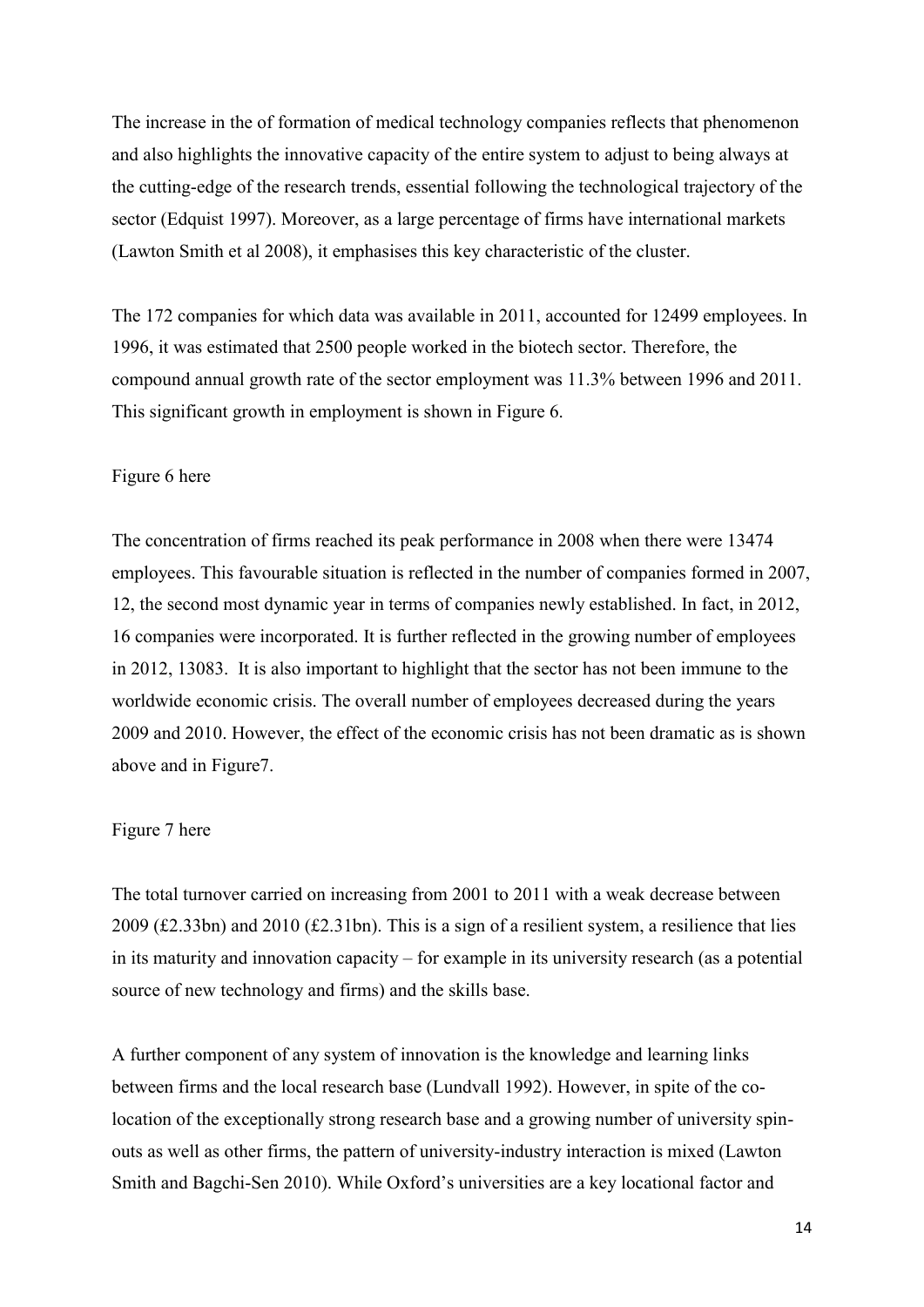advantage, proximity has been found not to be a main source of interactions other than those of an informal nature. Most formal links between the firms and Oxford University were with university spin-outs (51 out of 142 firms in 2008).

#### **5. CONCLUSIONS**

This paper explores the extent to which the biotechnology sector in the Oxfordshire-Thames Valley region has evolved as a geographically focused sectoral system of innovation. It has drawn mainly on systems of innovation literature as a research compass (e.g. Carlsson et al 1999, Malerba 2002, 2005, Edquist 1997). Empirically it has done this through the use of a series of metrics as indicators for innovation drawing on Grupp et al. 2004, and Smith 2001).

Using these metrics to measure some indicators of sectoral systems of innovation, the paper shows how there are some elements of an interconnected system of different players – academia, government, and businesses – within Oxfordshire that have enabled the continuous growth of the biotechnology sector as in becoming a sectoral system of innovation in the geographic area under scrutiny. These indicators, as exemplified by the case study would allow comparison of best practice in other areas.

One of the contributions of this paper is to record the performance of the sector over time. It has been shown that since the establishment of the first company in 1903, the sector has grown in number of companies, number of employees, and turnover becoming a very important biotech hub for the UK and Europe. The sector has demonstrated its resilience and robustness being almost untouched by the economic crisis which started in 2007-2008. It has also shown that a private sector organisation, rather than one in the public sector, can drive productive interconnections. In Oxfordshire OBN represents and drives interaction between local, national and international actors.

However, after establishing the components of the local system (Carlsson et al., 1999), it has demonstrated that there are weaknesses that limit performance of this sectoral system of innovation (Malerba 2002, 2005) as it is localised in Oxfordshire. These are in part related to it being a cluster that is underpinned by national funding rather than there being an orchestrated RIS (Cooke 1992) in which local administrative bodies influence both public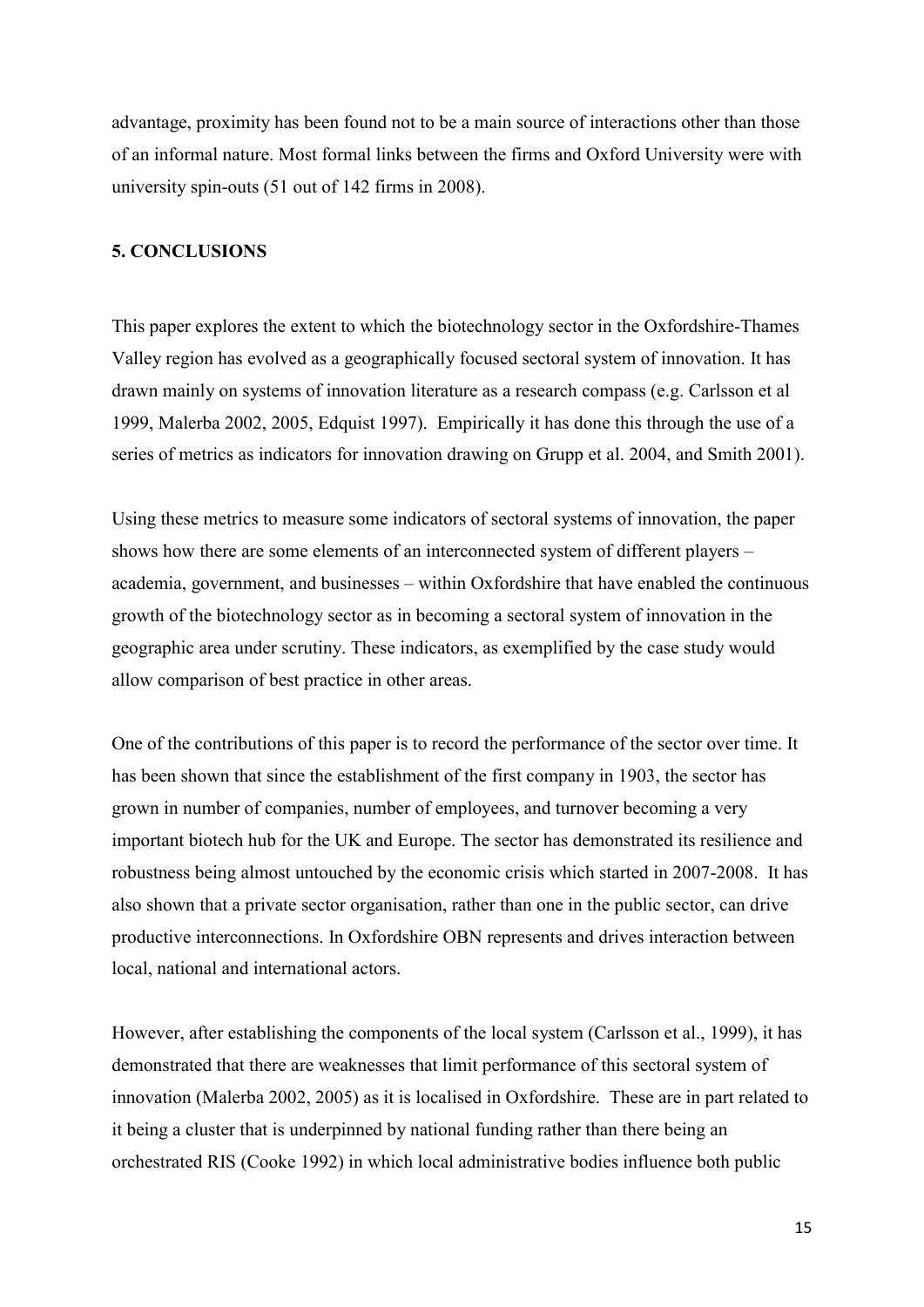and private investment decisions. Missing also are big pharma firms whose presence in other regions provide opportunities to biotech firms for local networking and learning from an anchor firm (Feldman 2003). However, Oxfordshire is shown to be staying at the leading edge of science and technology through the formation of university spin-out companies and the publication performance of its world leading professors.

The implications of these findings are therefore, that in spite of this strong evolution, the policy question that requires debate revolves around how to ratchet up the ambitions of the actors who might influence local sectoral performance. The HealthTIES project explored this theme by identifying the strengths and weaknesses in the local area where attention needed to be focused to particularly in terms of entrepreneurial capability of the sector: on increasing the growth in the number of start-ups and their survival. Also needs to be addressed is what seems to be a major inhibitor to the sector's development as mentioned above – that of a lack of large enterprises' R&D centres in the county.

In order for policy to be effective, further research is needed that informs decision-making such as on the intended and unintended outcomes of the national and local policy framework. This should reflect on what have been the past outcomes of measures to capitalise on both the private sector and universities.

#### **6. REFERENCES**

Archibugi, D. (1988). In Search of a Useful Measure of Technological Innovation (to Make Economists Happy without Discontenting Technologists). *Technological Forecasting And Social Change*, 34, 253-277.

Asheim, B. (1999). Interactive learning and localised knowledge in global learning economies *GeoJournal* 49, 345-352

Asheim, B. ,Coenen, L. (2005). Knowledge bases and regional innovation systems:

Comparing Nordic clusters, *Research Policy*, 34, 1173-1190

Asheim, B., Cooke, P., and Martin, R. (2006) *Clusters and regional development: Critical reflections and Explorations* London:Routledge

Asheim, B. T .Lawton Smith, H., Oughton, C. (2011). Regional Innovations Systems: Theory, Empirics and Policy *Regional Studies* Special issue on Regional Innovation Systems 45, (7) 875-892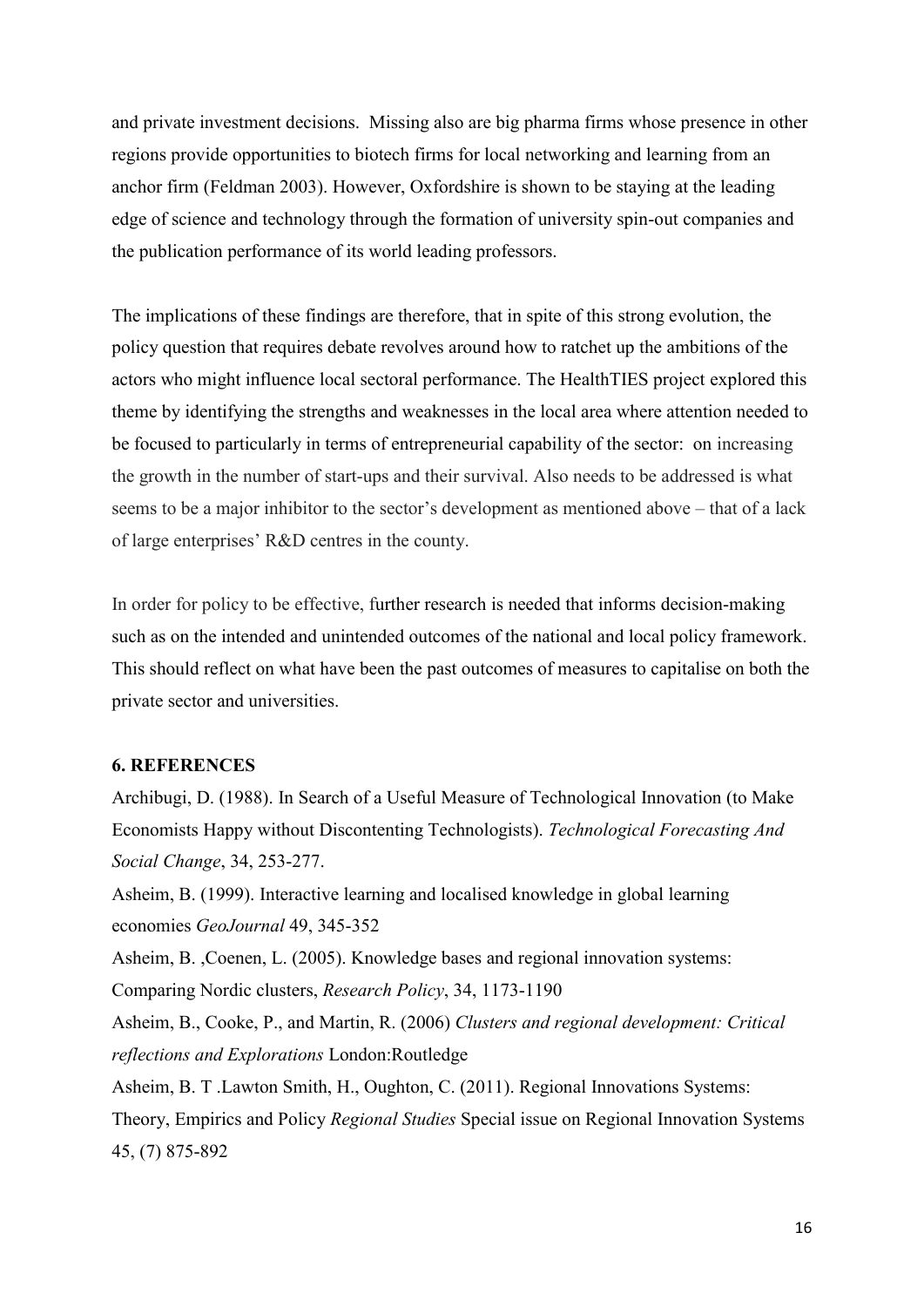Autant-Bernard, C., Mangematin, V., Massard, N. 2006. Creation of Biotech SMEs in France, *[Small Business Economics,](http://www.ingentaconnect.com/content/klu/sbej)* 26, (2) 173-187

Breznitz, S., and Anderson,W. P. (2006) 'Boston Metropolitan Area Biotechnology Cluster' *Canadian Journal of Regional Science*/Revue canadienne des sciences régionales, XXVIII: 2 (Summer/Été 2(05), 249-264.

Carlsson, B., Stankiewicz, R. (1991). On the nature, function, and composition of technological systems. *Journal of Evolutionary Economics*, 1 2, 93-118.

Carlsson, B., Case, Jacobsson, S., Holmén, M., and Rickne, A. (1999). Innovation Systems: Analytical and Methodological Issues [http://www.druid.dk/conferences/summer1999/conf](http://www.druid.dk/conferences/summer1999/conf-papers/carlsson.pdf)[papers/carlsson.pdf](http://www.druid.dk/conferences/summer1999/conf-papers/carlsson.pdf) (accessed November 10 2014)

Cooke, P. (1992). Regional Innovation Systems: Competitive Regulation in the New Europe*, Geoforum*, 23:3:365-382.

Cooke, P., Uranga, M.G., Etxebarria, G. (1997). Regional Innovation Systems: Institutional and Organisational Dimensions. *Regional Policy*, 26, 475-491.

Cooke, P. (1998) Introduction: Origins of the concept, in: H-J Braczyk, P Cooke and M. Heidenreich (eds), *Regional Innovation Systems; The Role of Governances in a Globalized World,* London: UCL Press 2-25.

Doloreux, D., Parto, S. (2004). *Regional Innovation Systems : A Critical Review*. Papiers XL Colloquè de L'ASRDLF. ULB. Brussels

Edquist, C. (1997) Systems of Innovation Approaches - Their Emergence and Characteristics, in: C Edquist (ed), *Systems of Innovation: Technologies, Institutions and Organizations*, London and Washington: Pinter, 1-35.

Edquist, C. (2005) Systems of Innovation: Perspectives and Challenges, in Fagerberg, J, Mowery, D., Nelson, R. (eds) (2005).*The Oxford Handbook of Innovation*: 1-26. Oxford: Oxford University Press

Feldman, M.P. (2003) '[The location dynamics of the US biotech industry: Knowledge](http://www.druid.dk/uploads/tx_picturedb/ds2002-678.pdf)  [externalities and the anchor hypothesis](http://www.druid.dk/uploads/tx_picturedb/ds2002-678.pdf)' *Industry & Innovation* 10 3, 311--328.

Freeman, C. (1995). The National System of Innovation in Historical Perspective. *Cambridge Journal of Economics*, 19(1), 5-24.

Fritsch, M (2002) 'Measuring the quality of regional innovation systems: a knowledge production function approach' *International Regional Science Review* 25, 1 86-101 Griliches, Z (1979) 'Issues in assessing the contribution of R&D to productivity growth'. Bell *Journal of Economics* 10 1, 92-116.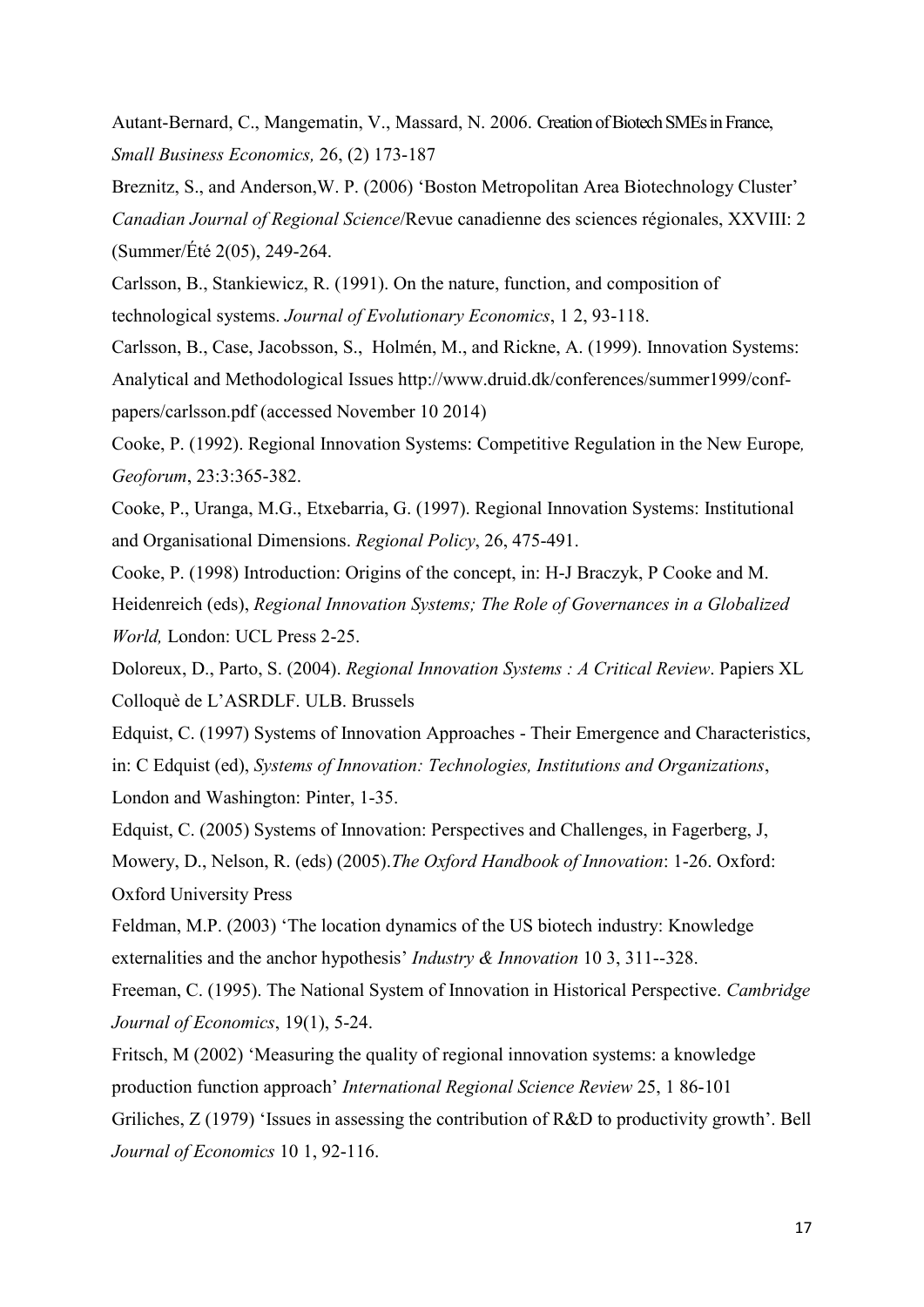Grupp, H., Mogee, M. (2004) Indicators for National Science and Technology Policy: How Robust Are Composite Indicators? *Research Policy*, 33, 1373-1384.

[Kollewe](http://www.theguardian.com/profile/juliakollewe), J. (2011). Britain's biotech stars fade away

<http://www.theguardian.com/business/2011/aug/29/britains-biotech-stars-fade-away> (accessed November 10 2014)

Howells, J. (1997). Regional Systems of Innovation? in D.Archibugi, J.Howells and J.Michie (eds). *Innovation Policy in a Global Economy*. Cambridge: Cambridge University Press Lawton Smith, H., Mihell., D., Kingham, D. (2000). Knowledge-Complexes and the Locus of Technological Change: The Biotechnology Sector in Oxfordshire. *Area*, 32, (2) 179-188. Lawton Smith, H. (2005) The Biotechnology industry in Oxfordshire: enterprise and innovation' *European Planning Studies* 12, 7 985-1002

Lawton Smith, H., Romeo, S., Bagchi-Sen, S (2008). Oxfordshire Biomedical University Spin-offs: An Evolving System, *Cambridge Journal of Regions, Economy and Society* 1, 2, 303-319

Lawton Smith, H., Bagchi-Sen, S. (2010). Triple Helix and Regional Development: a perspective from Oxfordshire' *Technology Analysis and Strategic Management* 22 7 805- 818

Lawton Smith, H. (2012). The health technologies sector in the Thames Valley: evolution or optimism in regional development? Ch 6 in P.Cooke ed *Re-framing Regional Development* 125-145

Lawton Smith, H., Glasson, J., Romeo, S., Waters, R., Chadwick, A. (2013) 'Entrepreneurial regions: evidence from Oxfordshire and Cambridgeshire' *Social Science Information* 52, 4, 653-673

Lawton Smith, H. (2014). Innovation in Oxfordshire's Biosciences Cluster. *ISBE E-Magazine* (http://www.isbe.org.uk/Innovation-in-Oxfordshires-Biosciences-Cluster)

Lundvall, B. (1992). User-Producer Relationships, National Systems of Innovation and Internationalisation, in B. Lundvall (ed.), *National Systems of Innovation: Towards a Theory of Innovation and Interactive Learning*. Printer Publishers. London.

Malerba, F. (2002). Sectoral systems of innovation and production *Research Policy*, 1 247– 264